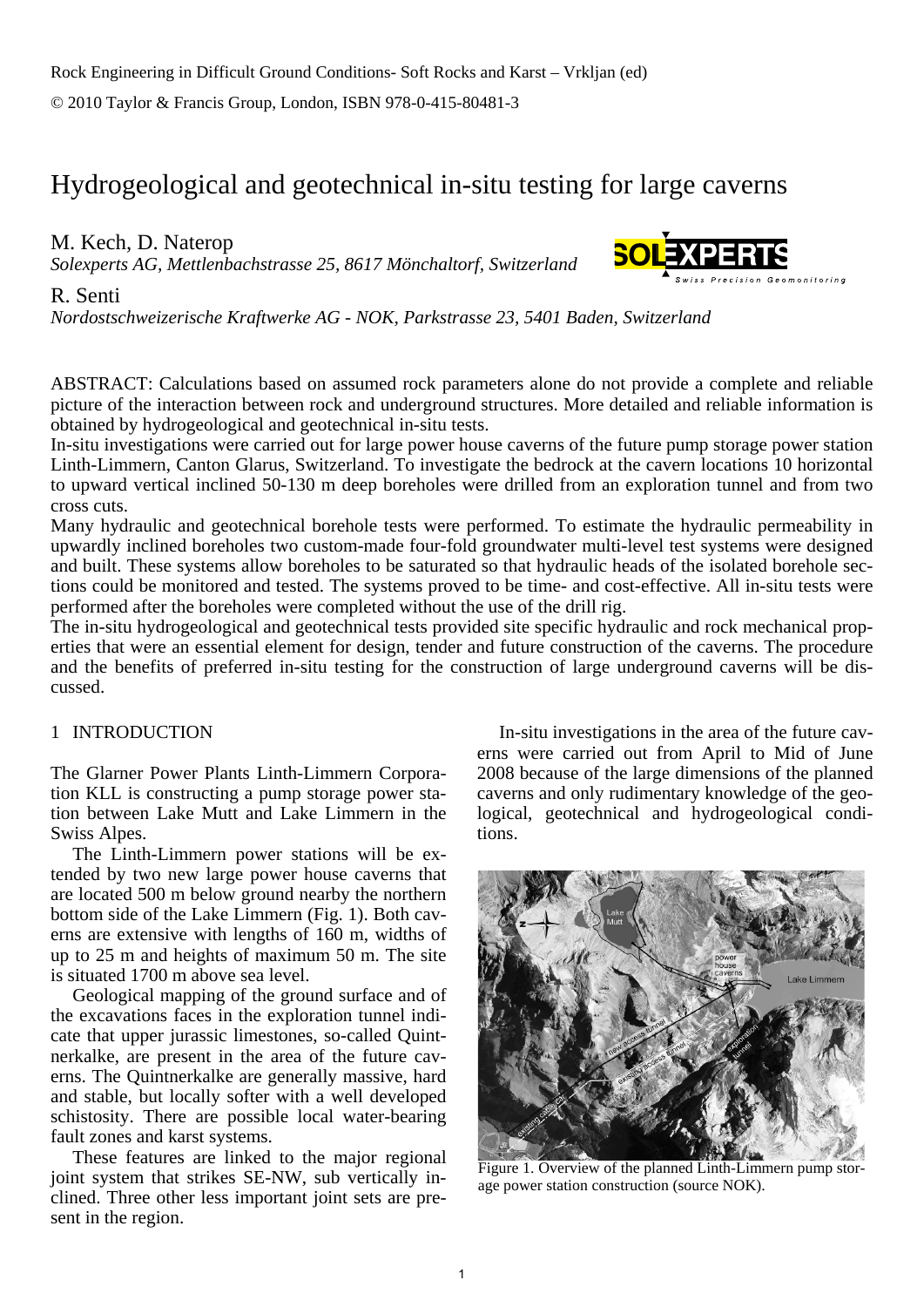## 2 INVESTIGATION PROGRAM

## *2.1 Main objectives*

The in-situ investigations of the bedrock at the future caverns should deliver detailed information of:

- structural properties of the bedrock (bedding, joints, faults, karst features)

- in-situ determination of the rock mass mechanic properties (elasticity and deformation modulus)

- in-situ rock stress characterization (minimal horizontal principal stress and its direction)

- identification and quantification of water-bearing zones (hydraulic conductivity, piezometric pressure head)

#### *2.1 Methodology*

Ten investigation boreholes were drilled from an exploration tunnel and two cross cuts in the area of the future caverns (Figs 2-3). All boreholes were cored with a diameter of 96 mm (HQ) and had inclinations from horizontal to upwards vertical with depths from 50 m to 130 m.



Figure 2. Location of the exploration tunnel, cross cuts, investigation boreholes and future caverns (source NOK)



Figure 3. Cross section of the future caverns with investigation boreholes (source NOK).

After completion of the borehole(s), the following borehole tests were performed:

- Optical borehole scanning in each borehole for structural properties of the bedrock

- 5 Dilatometer tests in each borehole (total 50 tests) for E- and D-modules of the rock mass

- 3 Hydraulic fracturing test series in selected boreholes (total 25 tests) for in-situ rock stress characterization

- 4 Hydraulic tests in selected borehole sections in each borehole (total 40 tests) for hydraulic parameters including hydraulic pressure build-up to steadystate formation pressure conditions

- Periodic measurements of total outflow of each borehole

#### *2.2 Test boundary conditions*

Time limitations for drilling and testing of the horizontal to upward vertical inclined boreholes made it necessary to test in two or three boreholes at the same time without the aid of the drill rig. Drilling and testing had to be adapted to the limited space in the exploration tunnel and the cross cuts (height: 3.5 m; width: 3.5 m). Water pressures of up to 50 bar were expected due to the 500 m overburden.

Mobilization of equipment to the drill sites was done only once because of the complex logistics. Equipment was moved via a cable car to an existing tunnel which lead to the crest of the Lake Limmern dam, from there via another cable car to the bottom of the Lake Limmern dam and finally via the exploration tunnel to the drill sites.

Depending on the test boundary conditions, particular installation and testing equipment as well as optimized testing procedure was needed.

#### *2.3 Installation equipment*

The installation of the borehole test equipment was done using electrical driven winches and pulleys (Fig. 4). Light scaffolds were used to access the borehole. A small utility vehicle enabled the transport of equipment to the test site and from one drill site to another.



Figure 4. Installation of the dilatometer probe.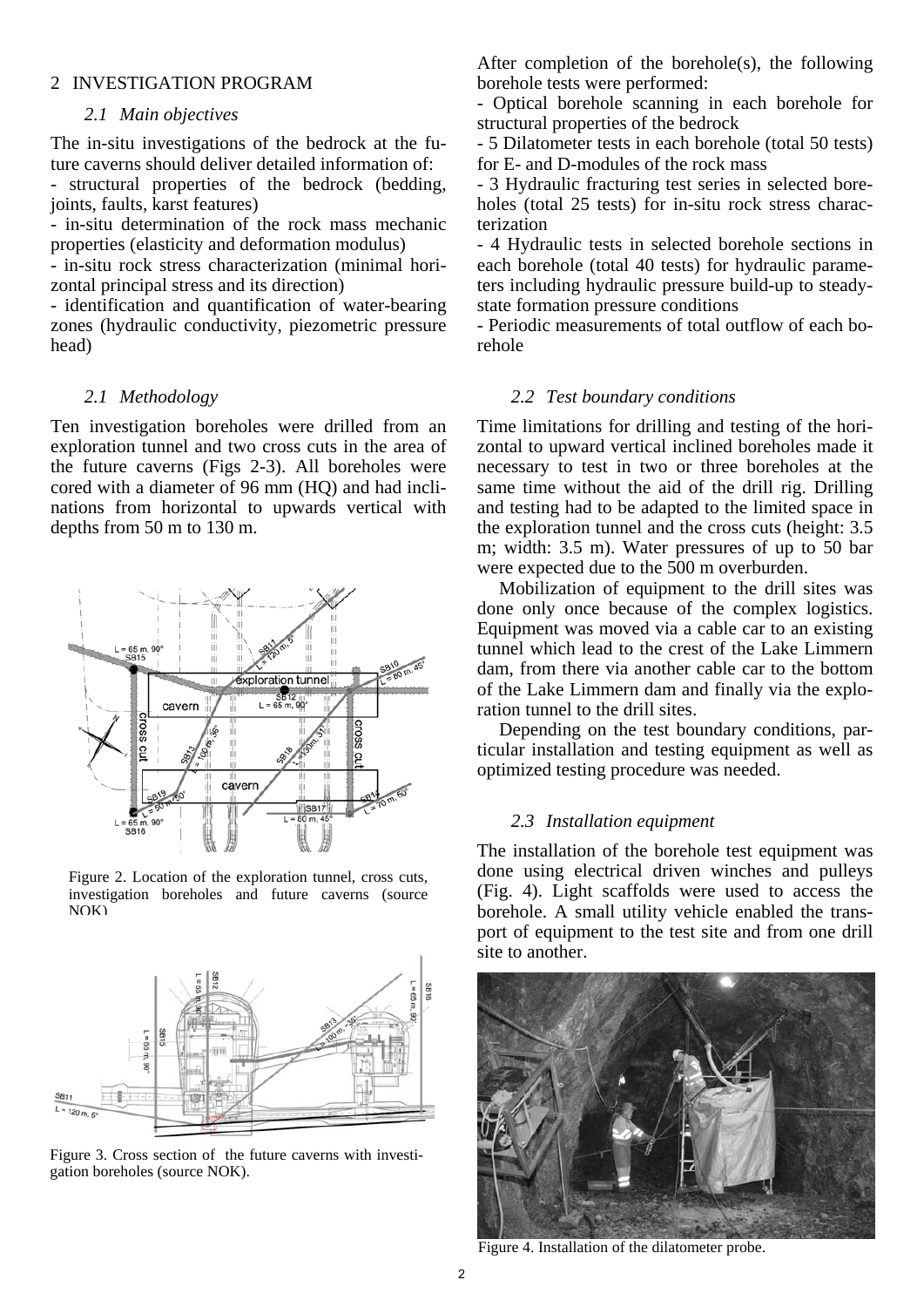## *2.4 Test equipment*

The dilatometer probe and hydraulic fracturing system were installed with the same 1.5 m length installation rods.

The dilatometer probe and the packers of the hydraulic test equipment were inflated with compressed air, generated by a compressor to avoid using a large number of nitrogen bottles.

The data acquisition of each testing method was installed in a small car trailer which was also used for material transportation to the site and within the tunnel.

## 2.4.1 *Hydraulic test equipment*

For hydraulic testing in upward inclined boreholes, special considerations are necessary.

The formation will be drained via the upward inclined borehole which can lead to partly unsaturated conditions around the borehole. If testing is done using conventional double-packer systems the initial pressure recovery in each test interval will be delayed as the zone is re-saturated. In low transmissivity intervals the formation pressure recovers very slowly.

Air in an unsaturated borehole cannot be completely removed by simply saturating the test interval when the double-packer system is set. The residual gas phase in the test interval can influence the test results.

Additionally, hydraulic bypasses from the test interval via the packer seats or via joints into other formation sections cannot be clearly identified with the double-packer system.



Figure 5. Layout of 4-fold Multi-Packer System. ing and testing companies.

Another test methodology and system configuration was required to guarantee reliable formation pressures and hydraulic conductivities within costeffective time periods.

Based on multi-packer systems for investigations of radioactive waste disposal (underground laboratories), two 4-fold multi-packer systems were designed and manufactured (Fig. 5).

The custom-made multi-packer systems offer several advantages over the conventional double-packer testing system in upward inclined boreholes:

- saturation of the entire borehole after setting packer Nr. 4 (closest to the well head) via injection line

- degassing the borehole via extraction line (Q1-line)

- simultaneously monitoring all 4 test intervals

- injection and extraction lines for each test interval

- parallel testing in different intervals (e.g. interval 1 and 3 or 2 and 4)

- long-term monitoring of pressure recovery while testing in other intervals or over the night/weekend - optional cross hole tests

## *2.5 Hydraulic test procedure*

After installation of the multi-packer system and inflation of packer Nr. 4, the entire borehole was saturated with water via the injection line. Then the other packers were inflated one after another. The subsequent pressure recovery was monitored until steady-state pressure conditions were approached.

The following hydraulic test procedures were applied depending on the static pressure recovery of each test interval after packer inflation:

- Pulse Test (positive pressure pulse)

- Constant Head Test (injection or withdrawal test with constant pressure difference)

- Constant Rate Test (injection or withdrawal test with constant flow rate)

- Pressure recovery after Constant Head/Rate Test

## *2.6 Test performance*

The in-situ testing started with the optical borehole scanning, followed by hydraulic and dilatometer tests. Packer seats and test intervals were selected by evaluating the cores and the borehole scans. The availability and accessibility of the boreholes determined the testing sequence.

 Towards the end of the test campaign hydraulic fracturing tests were performed in three vertical upwardly inclined boreholes after dilatometer and hydraulic tests have been completed.

Packer seats locations were not re-used for later testing methods to avoid any artificial effects on the test data.

The drilling and testing campaign was harmonized by constant communication between customer, drill-